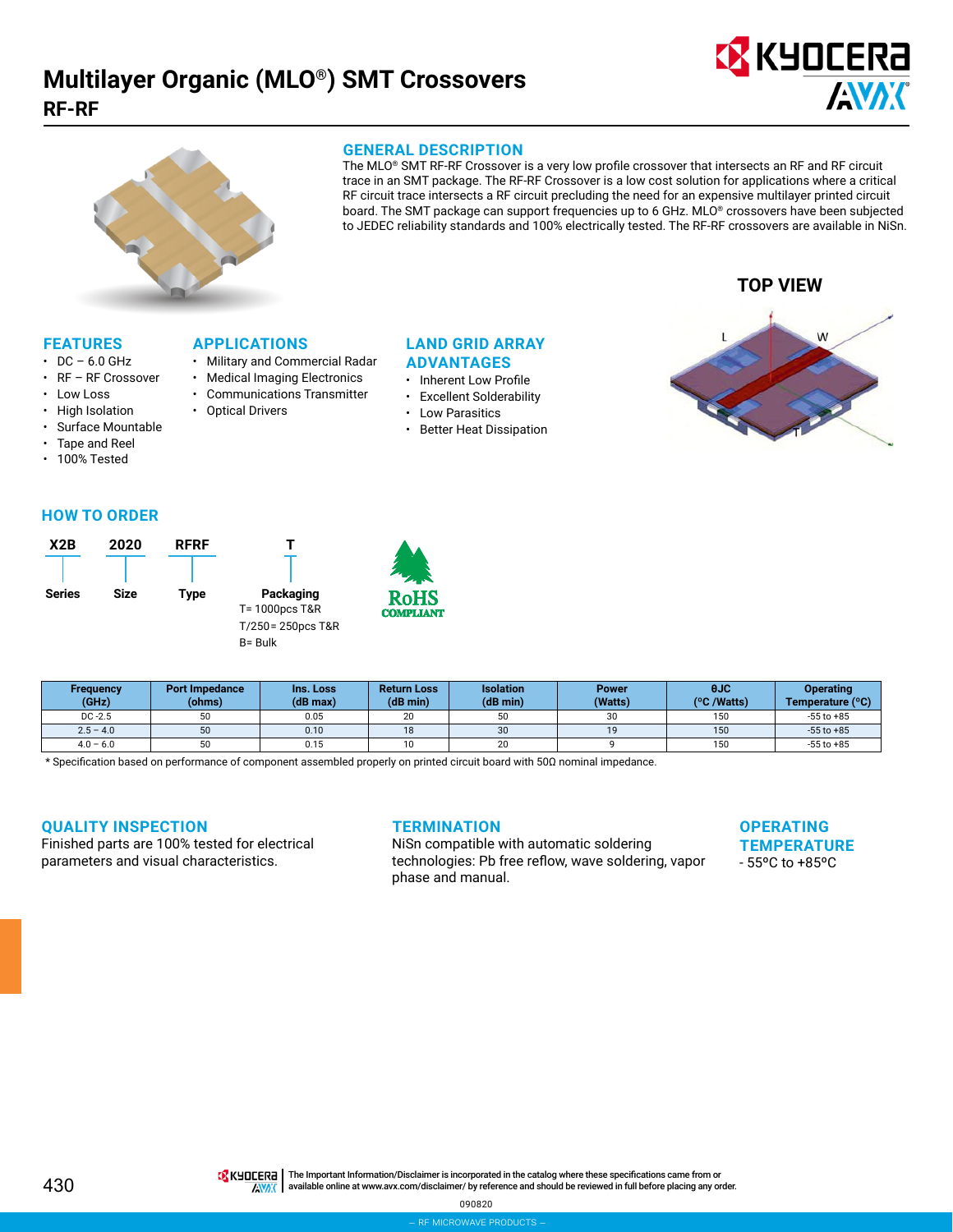## **Multilayer Organic (MLO®) SMT Crossovers RF-RF**



## **MECHANICAL OUTLINE**



Dimensions are in mm (inches)

The Important Information/Disclaimer is incorporated in the catalog where these specifications came from or available online at [www.avx.com/disclaimer/](http://www.avx.com/disclaimer/) by reference and should be reviewed in full before placing any order.  $\overline{N}$